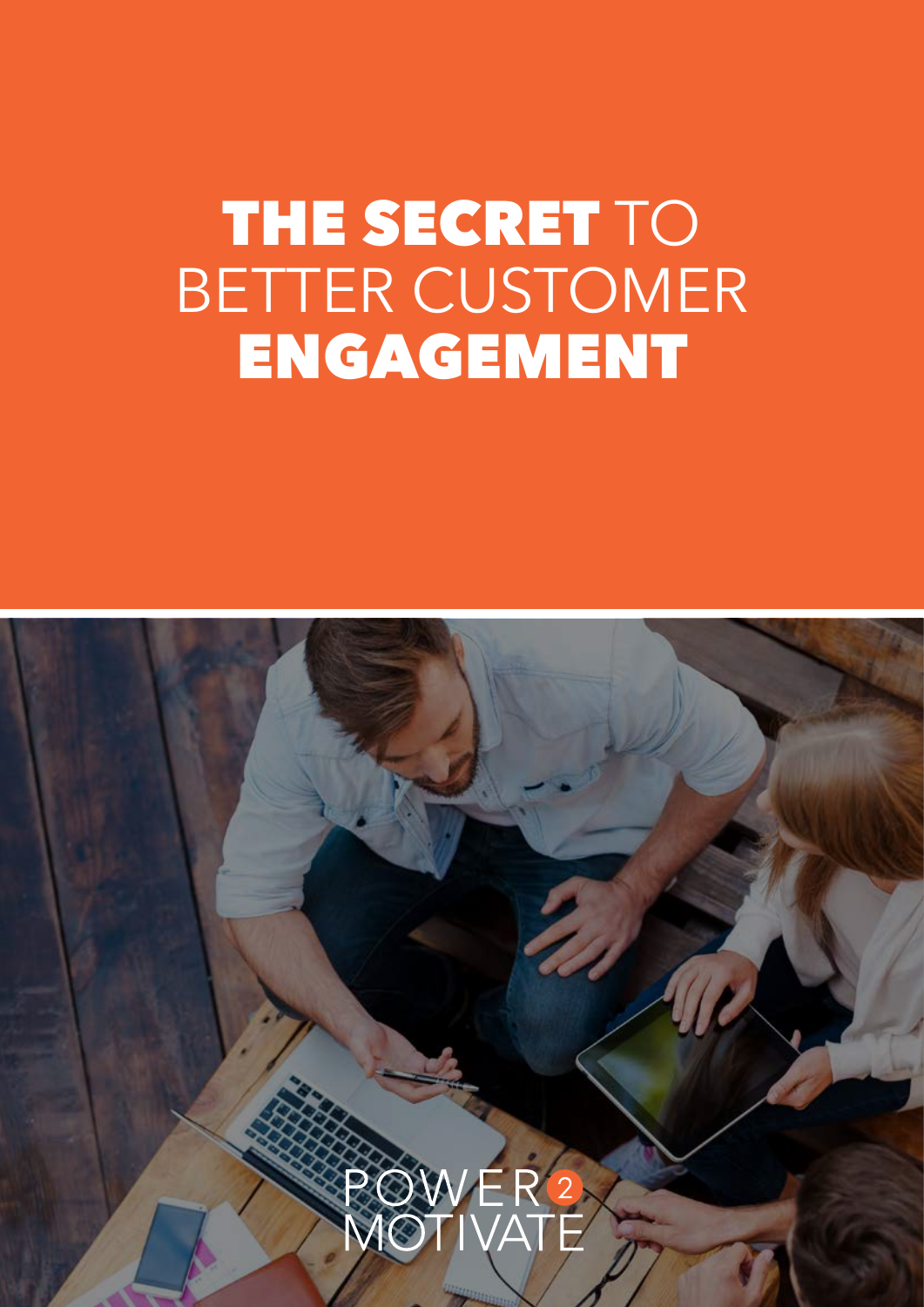

When examining the various ways in which a business can improve its bottom line, many organisations may fall into the trap of believing that attracting new customers is the most crucial goal. It's an idea that makes sense - the more people interacting with your company and purchasing its products and services, the more cashflow you should see coming in.

That said, improving acquisition isn't the only side of the story as your existing customer base may be ripe with untapped engagement potential. According to research by Gartner, around 20 per cent of a company's current customers are responsible for as much as 80 per cent of future profits. With that much of your business' potential fortune lying with consumers you already have access to, focusing on customer retention may be a better path to take.

Taking into account statistics like this, it's somewhat surprising that more organisations are still neglecting their current customer base, instead devoting huge amounts of energy into capturing new clientele. A marketing survey carried out by research firm eConsultancy found that just 15 per cent of respondents were more focused on retention, compared to 40 per cent concerned with acquisition. That's despite the fact that the same survey revealed 82 per cent of companies agreed that retention actually cost them less than acquisition in the long run.

If this research is to be believed, the source of most of your profits will come from a market that can be engaged in a much more cost effective manner. The trick, however, is how you earn the loyalty and repeat business of that market.

**"eConsultancy found that just 15 per cent of respondents were more focused on retention, compared to 40 per cent concerned with acquisition."** 

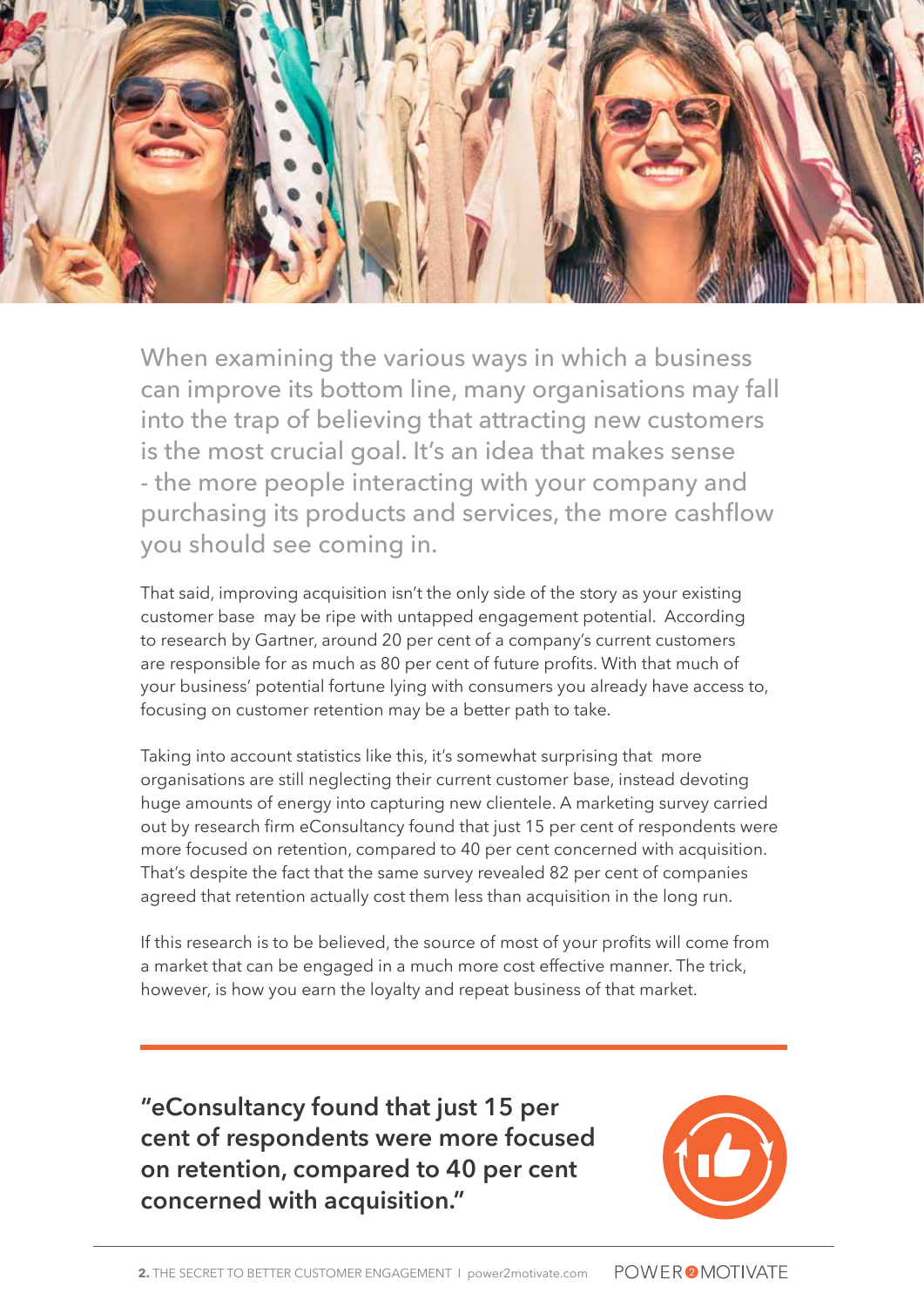

## THE INGREDIENTS OF AN EFFECTIVE CUSTOMER LOYALTY PROGRAMME

In technical terms, Pricewaterhouse Coopers says the balance between incremental revenues generated by profit and incremental costs is how one can gauge the profitability of their customer loyalty programme. The financial impact on your business from delivering communications, soft benefits including perks and member events or general business overheads such as payroll should be weighed against additional revenues you take in from running the programme.

With the right customer loyalty scheme, that balance should be measured and easily observed or adjusted. Just as you should be constantly monitoring the behaviour and buying habits of your customers to find new avenues of engagement, how the service is delivered should be agile and easily tweaked to improve ROI. To achieve this, you will need to make use of the information collected over the lifespan of a customer, starting with the initial sign-up process.

## CONNECTING WITH YOUR CUSTOMER BASE THROUGH ANALYTICS

Customer engagement strategies can take a number of forms, however the end goal should always be the same - to deliver an incentive that encourages further interaction.

"A compelling customer experience meets customer expectations and then exceeds them," says David Raab, principal at a marketing technology consulting firm Raab Associates. In a study by Forbes Insights into effective engagement, he notes that using collected data to read the demands of clientele before they even make them is incredibly valuable.

#### **"Assuming you know what your customer wants is the worst. Asking is better than assuming. But observing real behaviour to determine preferences is the gold standard."**

It's relatively easy to say all of this, but somewhat more difficult to put it into practice. As the world increasingly moves towards the data-driven future, knowing the channels where the most relevant customer information can be gathered is what separates a profitable programme from one that struggles to perform.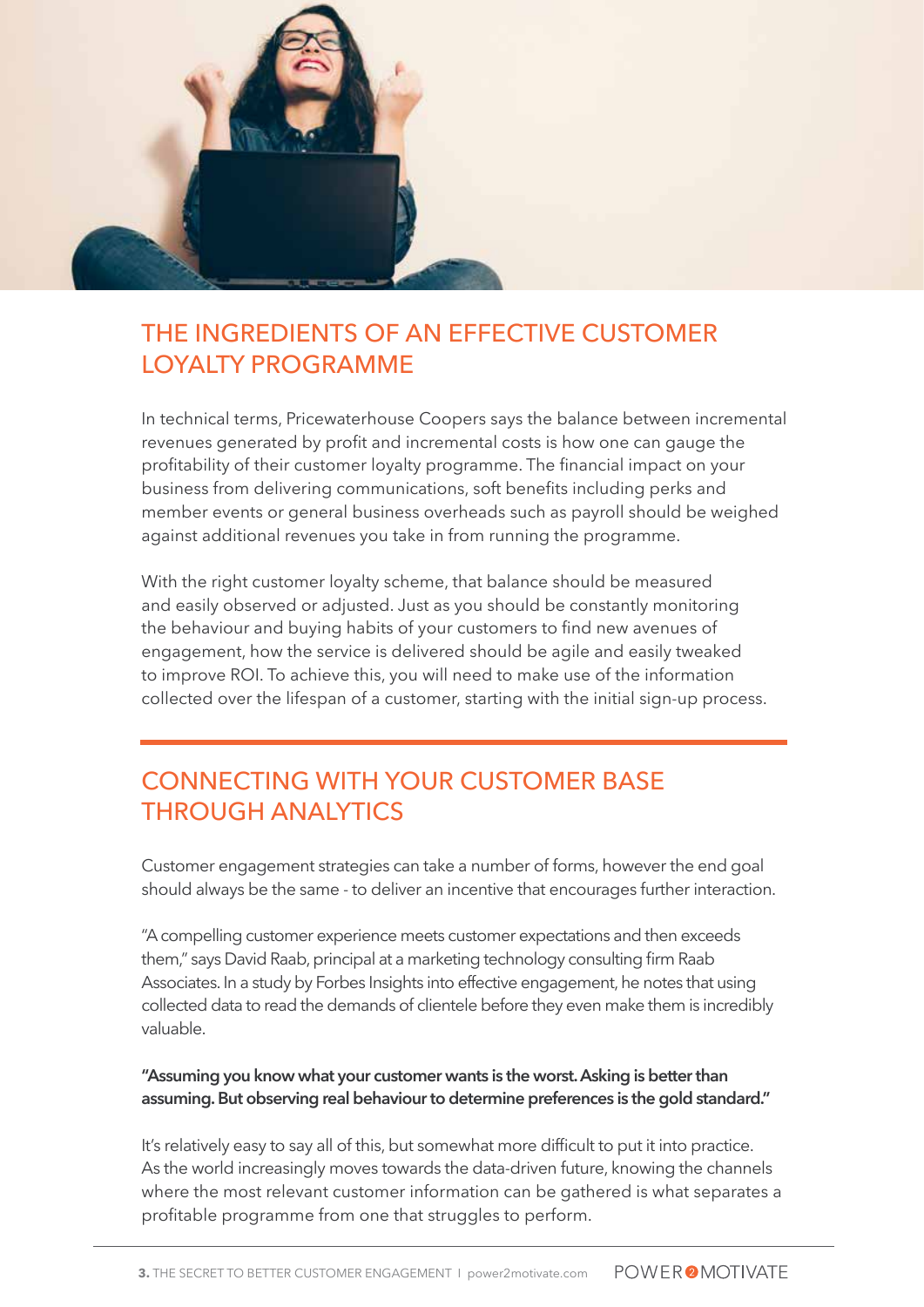



**SOCIAL MEDIA:** Gone are the days of networks like Facebook and Twitter being simply personal status or photo sharing platforms, social media has evolved into a powerful marketing tool. Speaking to TechTarget for its eBook 'Taking action on analytics: Using data for customer loyalty and retention', Gartner research director Adam Sarner says "the back-and-forth collaboration with things like social media, where you can have that two-way communication, [means] you can understand what a customer wants and needs and how to anticipate them over time." Opening up a dialogue on social media can yield an endless stream of customer information; data that can be leveraged into crafting a better loyalty programme.



**GAMIFICATION.** Research by Microsoft has shown that the average human attention span is shrinking rapidly, from 12 seconds at the turn of the century to just 8 seconds in 2013. Obviously figures like this don't bode well for an organisation trying to keep people interested over a sustained period, but the possible cause of our dwindling attention presents its own opportunity. With vast segments of the population - particularly people under the age of 30 - constantly distracted by technology, introducing elements of gamification into your loyalty programme can offer a fun hook to keep customers engaged.



**PERSONALISATION**. In the battle for brand supremacy, reaching out to customers as individuals may be an important strategic move. While there is undoubtedly a large segment of the population concerned about the collection of private data for commercial use, a study by business intelligence firm Verint learned that over half of consumers prefer a personalised shopping experience. Essentially, the consumer desires a simpler model of interaction, and were found to be more forgiving of brands that they feel understand them. A careful use of customer information to deliver personalised rewards can build that connection, and strengthen engagement.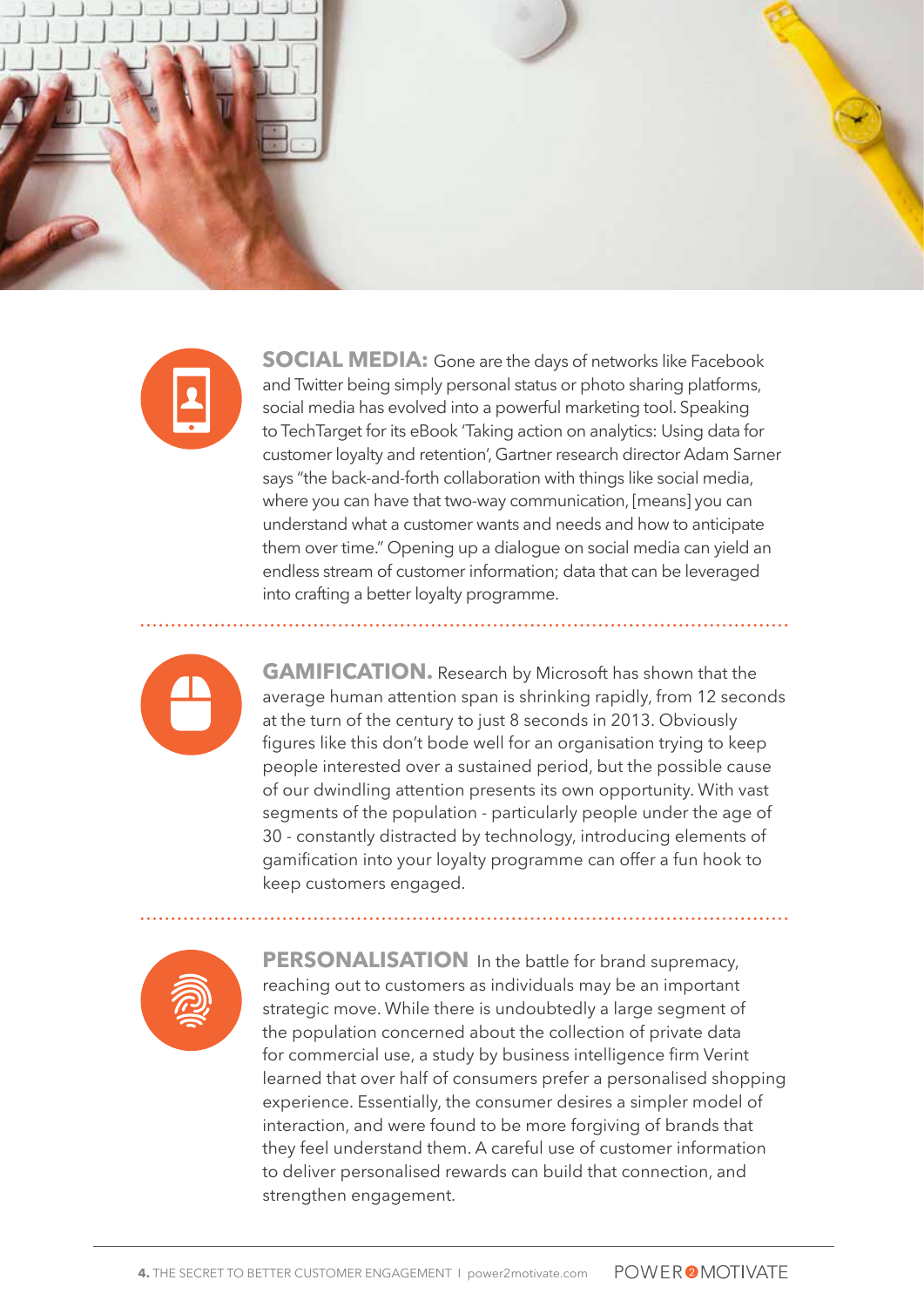

### FROM LOYAL CUSTOMER TO BRAND ADVOCATE

As mentioned above, eConsultancy learned in their survey that acquiring new clientele can be a costly endeavour. According to Invesp, it may cost as much as five times more to attract a new customer than to keep existing ones. But what if you could rely on your most loyal supporters to shoulder some of that acquisition burden for you?

By focusing on the presentation of a service or product to those select few highly engaged champions of your brand, the possibility of word-of-mouth referrals has been observed to increase significantly. Given the aforementioned power of social media networks such as Facebook and LinkedIn, the reach of one well connected customer can translate to invaluable exposure for your brand. As Frederick F. Reichheld and Phil Schefter eloquently phrased it in an article for the Harvard Business School, "word of mouse spreads even faster than word of mouth."

While so many organisations dedicate large amounts of their marketing budgets to acquisition, by carefully implementing an effective retention strategy you are essentially cultivating ambassadors to attract new business for you. These brand advocates may in fact be the most valuable agents for driving growth, with a Nielsen survey finding an impressive 92 per cent of consumers trust recommendations from friends and family over all other forms of advertising.

**"92 per cent of consumers trust recommendations from friends and family over all other forms of advertising. "**